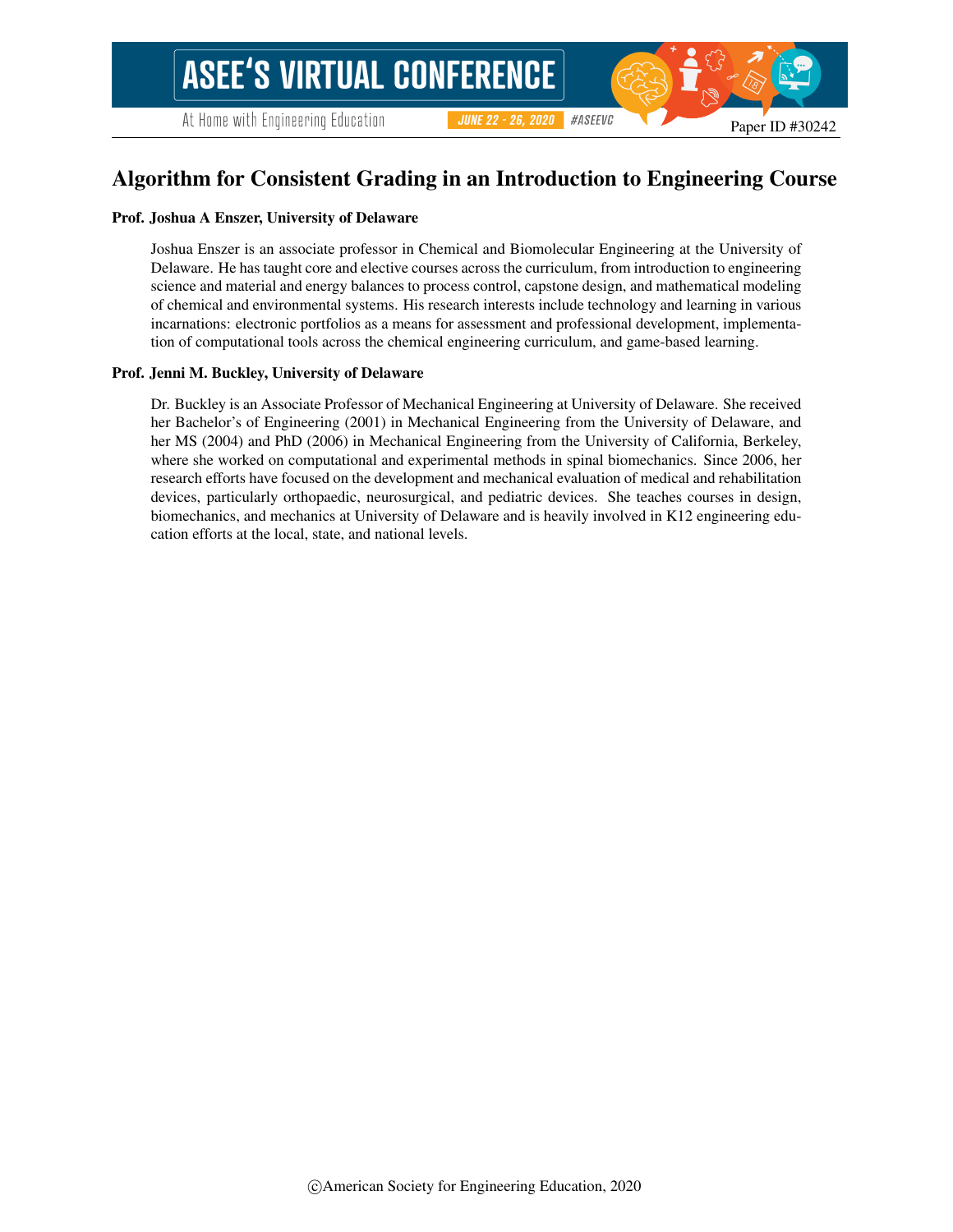# **Algorithm for Consistent Grading in an Introduction to Engineering Course**

### **Abstract**

This Complete Evidence-based Practice paper will describe the design and implementation of rubrics in a 700-student introduction to engineering course.

Timely and meaningful feedback is important to student learning but challenging to deliver in large enrollment classes. The use of rubrics is virtually mandatory to ensure clear communication of expectations and consistency in evaluation. We have implemented a rubric algorithm to address the time-based challenges of both rubric design and implementation.

Rubrics are used to clarify expectations for student work in advance, and also to evaluate submitted student work. The two main elements of a rubric are the criteria and the standards. The criteria (usually the "rows") of a rubric are the characteristics of work that are evaluated, while the standards (usually the "columns") establish levels of quality. The mechanics of rubric construction are explored in detail by Stevens and Levi. Most of their example rubrics have four to six criteria assessed against three standard levels. They suggest constructing these rubrics starting with the "outside" columns and working inward – for each criterion, first establish the highest standard level, then the lowest standard level, and then fill in the middle level(s). This style of rubric can become more cumbersome to construct as the number of standards increases. It has been suggested to design rubrics with an even number of standards to avoid a "middle" option during evaluation.

We have developed the rubrics for our Engineering 101 course by focusing only on two columns within the rubric, describing only the highest quality level (which earns full credit, an A grade) and the minimum acceptable quality level (which earns credit roughly equivalent to a C or Cgrade). The other columns in the rubric are effectively left blank, but with a deliberate algorithm that allows the rubric to expand from having two columns to having six – two columns are between A and C-, which represent being closer to the A description than the C- or being closer to the C- description than the A, and two columns are on the other side of the C-, which represents an attempt that is below the minimum standard or no attempt at all. Rubric use follows the same general algorithm: the student work is first compared against the highest quality level, then if necessary the lower level, and finally if necessary the work is determined to be closer to one of these levels or the other.

The final element of this project involves the training of our teaching assistants to obtain consistent evaluation of student work across all students in the class. This consists of a calibration exercise before the start of the semester, and regular spot-checking by lead teaching assistants during the semester.

We describe here our rubric development and implementation process with examples directly from our introductory engineering course (roughly 700 student enrollment in two sections with 15 teaching assistants per section) at the University of Delaware. Through use of a retrospective analysis, we present quantitative evidence that the use of rubrics per our methodology results in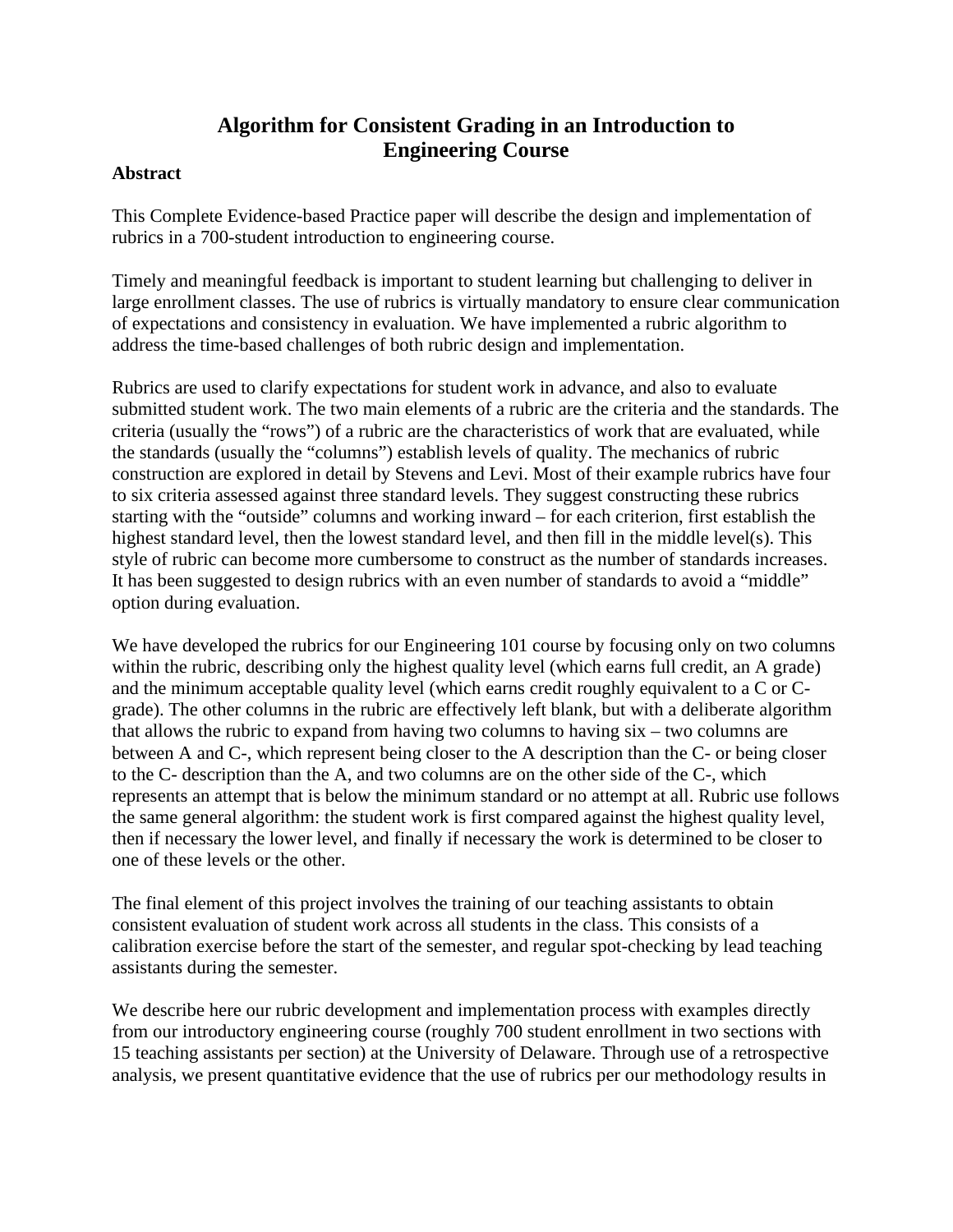higher grading consistency. In future work we plan to include a comparison of inter-rater reliability for course assignment evaluation.

## **Introduction**

Rubrics are a tool to communicate expectations of student work. In addition to their use to evaluate student work once submitted, rubrics can be used in advance of student submissions to clarify the desired qualities of their work. Stevens and Levi [1] posit that there are four basic parts to a rubric: a description of the task or assignment, a scale (levels of the achievement, possibly points or grades), a list of dimensions of the task (a more detailed breakdown of requirements and/or skills demonstrated via the task), and a set of descriptions of each level of performance (each combination of possible scale level and task dimension). The language used to describe rubrics is not entirely consistent; elsewhere the task dimensions are called criteria, and the scale refers to standards [2] [3]. Regardless of nomenclature, literature on rubrics consistently specifies either a checklist or a grid in which to communicate the levels of accomplishment that an artifact exhibits when assessed for specific desired qualities. In general, published examples of rubrics include all possible combination of criteria and standards filled in, as shown in Table 1.

| combination of criterion and standard level. In this example, three criteria are evaluated against |                        |                                                                                                               |  |  |  |
|----------------------------------------------------------------------------------------------------|------------------------|---------------------------------------------------------------------------------------------------------------|--|--|--|
| three possible levels of standards.                                                                |                        |                                                                                                               |  |  |  |
| Standard level 1                                                                                   |                        | Standard level 3                                                                                              |  |  |  |
| Description of meeting                                                                             |                        | Description of meeting<br>$m$ to $m \cdot 1$ to the 2rd                                                       |  |  |  |
|                                                                                                    | omitorion 1 to the 1st | Standard level 2<br>Description of meeting<br>$\omega$ to $\omega$ and $\omega$ to the $\gamma$ <sup>nd</sup> |  |  |  |

**Table 1**. Basic grid format for standard rubrics. Each cell in the table corresponds to a different

|             | Standard level 1         | Standard level 2           | Standard level 3           |
|-------------|--------------------------|----------------------------|----------------------------|
| Criterion 1 | Description of meeting   | Description of meeting     | Description of meeting     |
|             | criterion 1 to the $1st$ | criterion 1 to the $2nd$   | criterion 1 to the $3rd$   |
|             | standard level           | standard level             | standard level             |
| Criterion 2 | Description of meeting   | Description of meeting     | Description of meeting     |
|             | criterion 2 to the $1st$ | criterion 2 to the $2nd$   | criterion 2 to the $3rd$   |
|             | standard level           | standard level             | standard level             |
| Criterion 3 | Description of meeting   | Description of meeting     | Description of meeting     |
|             | criterion 3 to the $1st$ | criterion $3$ to the $2nd$ | criterion $3$ to the $3rd$ |
|             | standard level           | standard level             | standard level             |

The criteria of a rubric should match the learning goals associated with the assignment, while the standard levels usually correspond to an evaluation and are listed in sequence (for example, excellent, very good, good… down to the lowest standard level, perhaps corresponding to 100%, 90%, 80%, … the lowest possible percentage possible of the available grade). In constructing this type of rubric, it is recommended to work from the "outside in"; that is, first write the descriptions for how each criterion is met at the highest standard level, then write the descriptions for how each criterion is met at the lowest standard level, then work on descriptions in between. By this method, rubric construction increases in difficulty particularly with the number of standard levels. It is suggested that middle levels should be some combination of the outer levels, though this advice can be difficult to follow from the same references that suggest that sometimes the lowest standard level is simply a negation of the highest standard level. Many example rubrics of this style result in around 4-6 criteria assessed over 3 standard levels [1]. It has been suggested that rubrics should have an even number of standard levels to avoid an exact "middle" option in evaluation [4]. This is consistent with general principles of survey design [5].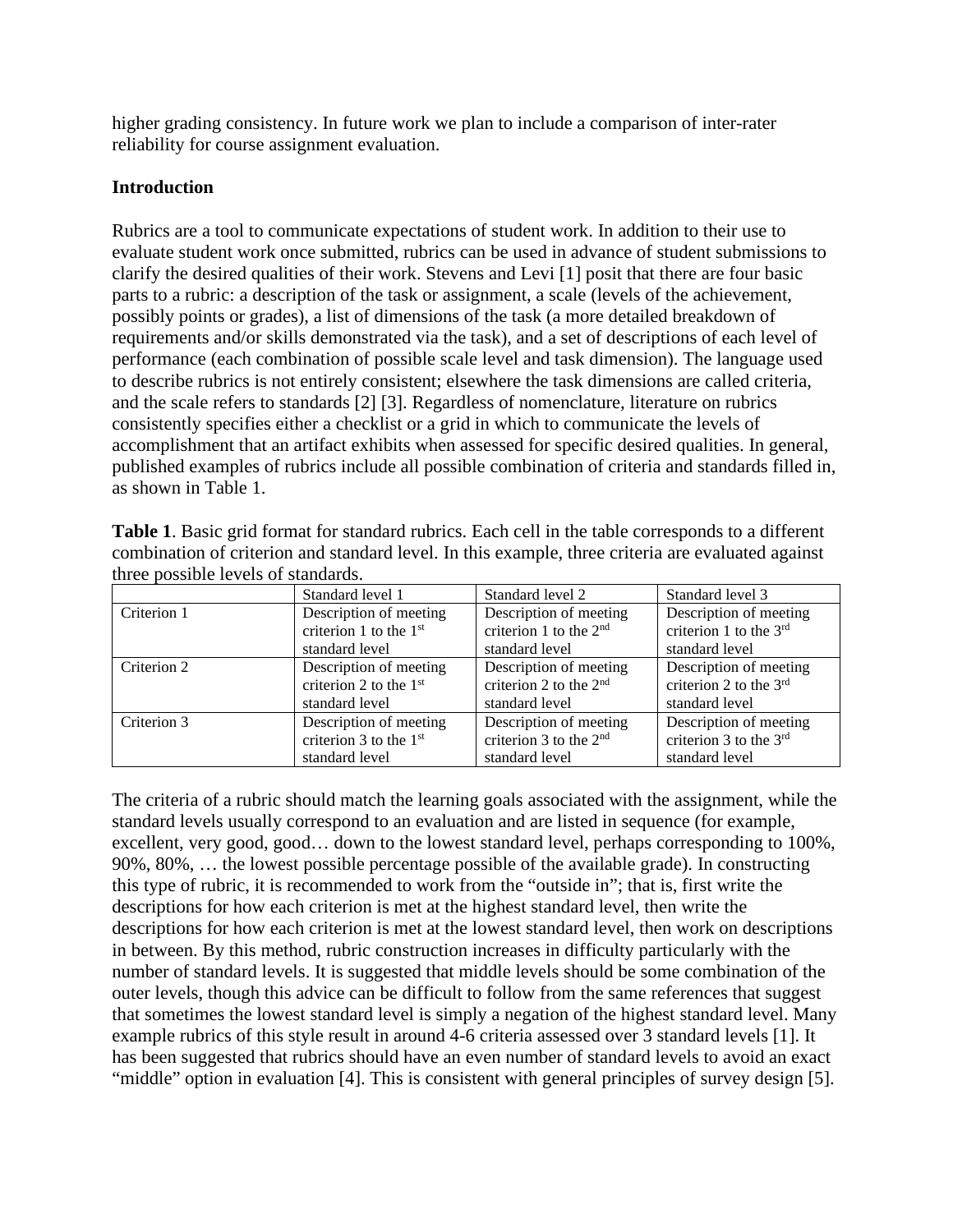A second kind of rubric, called a checklist or a scoring guide, focuses only on the highest standard level associated with each criterion, as shown in Table 2.

**Table 2**. Basic format for a grading checklist or a scoring guide. As opposed to a traditional rubric, only the descriptions of the highest standard level for each criterion is given.

| Description                                                          | <b>Comments</b> |
|----------------------------------------------------------------------|-----------------|
| Criterion 1   Description of meeting criterion 1 to highest standard |                 |
| Criterion 2 Description of meeting criterion 2 to highest standard   |                 |
| Criterion 3 Description of meeting criterion 3 to highest standard   |                 |

A scoring guide is generally easier to construct but harder to use for evaluation, because the user is effectively delaying how to parse standard levels. While this style of rubric may be better suited to some assignments, especially for more open-ended projects where it can be difficult for a traditional rubric to capture all possible performance evaluations, it is harder for an evaluator to remain objective and/or consistent in the use of this style [1].

Independent of the type of rubric design, keeping rubrics to a length of 4-6 criterion total helps to keep assessment of student work at a more holistic level, which among other things helps to avoid formulaic evaluation of formatting and grammar in favor of assessing the overall effectiveness of student work [6].

### **Methods (Rubric Design)**

To address drawbacks inherent in the standard grid and grading checklist styles of rubrics, we developed a rubric design and implementation approach in which only the highest and lowestacceptable standard levels are described for each criterion. The structure of this rubric results in the format shown in Table 3.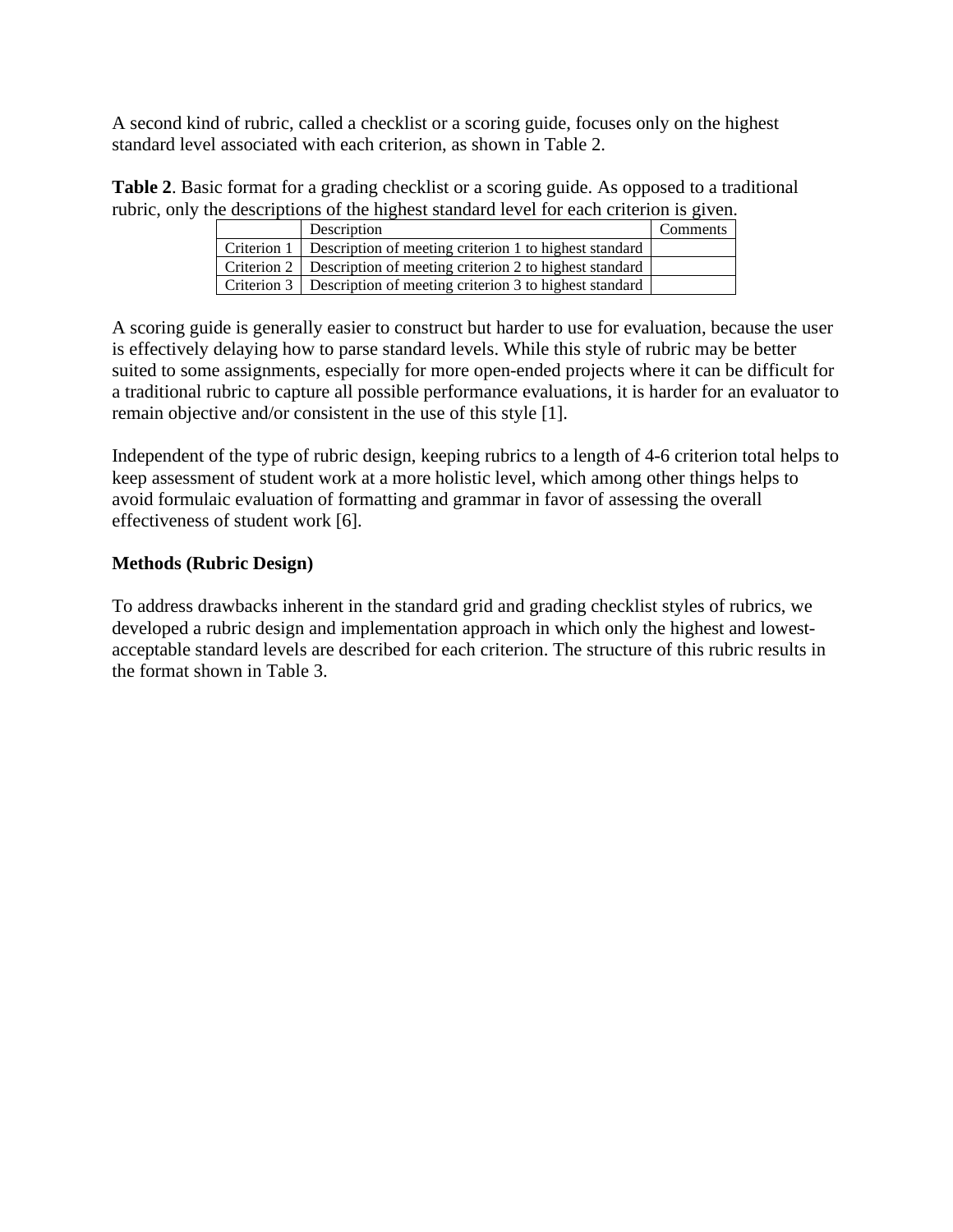**Table 3**. Basic format for a rubric designed using a "two-column" approach. The remaining cells in the grid are left blank but used according to the algorithm we describe below.

|             | Highest               | Tends    | Tends    | Minimum               | Attempt | No Evidence |
|-------------|-----------------------|----------|----------|-----------------------|---------|-------------|
|             | <b>Standard Level</b> | toward   | toward   | Acceptable            |         |             |
|             |                       | Highest  | Minimum  | <b>Standard Level</b> |         |             |
|             |                       | Standard | Standard |                       |         |             |
|             |                       | Level    | Level    |                       |         |             |
| Criterion 1 | Description of        |          |          | Description of        |         |             |
|             | meeting               |          |          | meeting               |         |             |
|             | criterion 1 to the    |          |          | criterion 1 to        |         |             |
|             | highest standard      |          |          | the minimum           |         |             |
|             |                       |          |          | standard              |         |             |
| Criterion 2 | Description of        |          |          | Description of        |         |             |
|             | meeting               |          |          | meeting               |         |             |
|             | criterion 2 to the    |          |          | criterion 2 to        |         |             |
|             | highest standard      |          |          | the minimum           |         |             |
|             |                       |          |          | standard              |         |             |
| Criterion 3 | Description of        |          |          | Description of        |         |             |
|             | meeting               |          |          | meeting               |         |             |
|             | criterion 3 to the    |          |          | criterion 3 to        |         |             |
|             | highest standard      |          |          | the minimum           |         |             |
|             |                       |          |          | standard              |         |             |

By focusing only on what it takes to meet the minimum standard for a given criterion (i.e., the minimum possible performance that would result in assessing a grade of C-) and what it takes to meet the highest standard (the performance that would be assessed a grade of A), we avoid potential pitfalls in describing work in between these standard levels. We introduce two levels between the highest and minimum acceptable levels, to avoid the phenomenon of "fence-sitting" – tending toward the middle possible evaluation option because an artifact does not exactly meet either extreme. We also add columns below the minimum standard to reflect a form of "partial credit" for work, but also an effective "zero" standard for when work completely fails to address a criterion.

Once constructed, the algorithm for assessing student work is as follows, for each criterion:

- (1) Decide if the work matches the description of the highest standard. If so, mark this level; If not, move to Step 2.
- (2) Decide if the work matches the description of the minimum standard. If so, mark this level; if not, move to Step 3.
- (3) If the work is between the two descriptions, decide if it is closer to the highest or the minimum standard and mark the appropriate level; otherwise move to Step 4.
- (4) If the work appears to attempt to meet this criterion but hasn't met the minimum standard, mark the attempt level; otherwise mark no attempt.

In our Engineering 101 course at the University of Delaware, we choose to assign percentage scores of roughly 100/90/80/70/50/0 for each criterion. In most cases, a score is computed according to a predetermined weighting of the criteria associated with a given assignment.

Our Engineering 101 course has on average roughly 700 students per year, taught by a team of two faculty members and a set of about 30 undergraduate teaching assistants. The teaching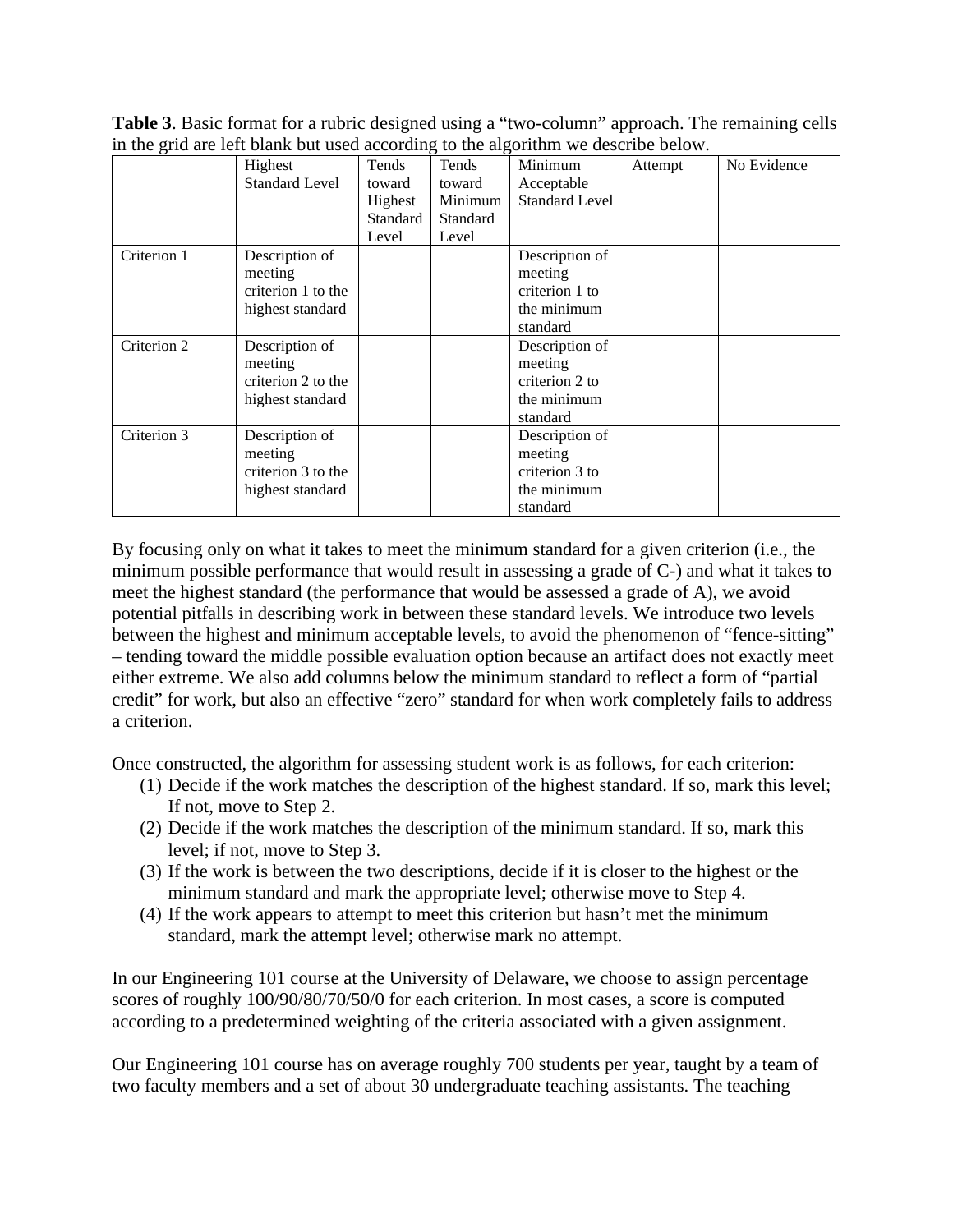assistants are trained to use the course rubrics in a session prior to the start of the semester. They are given a sample assignment and rubric to grade independently. Then the faculty facilitate a short discussion of the grading process, one criterion at a time, as a form of calibration. No further training is given, though lead teaching assistants work to "spot-check" grading occasionally through the semester. Between the two years evaluated in this study, we switched from the traditional three-column approach to rubrics (Table 1) to the "two-column" approach (Table 3) and algorithm described above.

### **Methods (Data Analysis)**

We conducted a retrospective analysis to determine whether the two-column rubric and algorithm improved grading consistency when used by teaching assistants in conjunction with traditional rubrics. With IRB approval, relevant data were assembled for two non-consecutive semesters (Fall 2017 and Fall 2019) of the aforementioned large enrollment first semester introduction to engineering course. The antecedent semester predated used of the grading algorithm (Pre-Algorithm), while the algorithm was implemented in the most recent iteration of the course (Post-Algorithm). Both versions of the course were co-taught by the same instructors and utilized identical rubrics and assignment instructions for four of eleven weekly summative assignments (Assignments A, B, C, and D). All assignments were subjective in nature and involved activities ranging from designing and administering stakeholder surveys to conducting validation experiments with an early-stage prototype. The Pre- and Post-Algorithm rubrics are shown in Appendix A.

For both Pre and Post-Algorithm versions of the course, undergraduate teaching assistants were randomly assigned as graders for all students in the course. Each student had a unique teaching assistant who graded their work for the entire duration of the course, and every teaching assistant was assigned to a reasonably sized subset of students (around 25-35). In both versions of the course, the teaching assistants attended a half-day orientation at the start of the semester that included a grade normalization exercise to familiarize themselves with the style of grading rubric. The algorithm was introduced to teaching assistants in the Post-Algorithm group at that time. No further training was administered to the teaching assistants throughout the semester.

Given that this study was conducted retrospectively and that there was no overlap in student grading across teaching assistants, typical intra- and inter-rater reliability measures could not be obtained from our historical data. In lieu of these measures, quality and process control statistical methodologies were employed to compare grading consistency for Pre vs. Post-Algorithm. For each of the four common assignments (Assignments A, B, C, and D), Heterogeneity of Variance Tests were performed to detect graders with intra-rater variances that deviated substantially from other graders (REML Method, alpha = 0.05; JMP Pro 14.0). The number of "Grader Outliers" for each assignment was determined and then represented as a percentage of the total number of teaching assistant graders for that course year. The same statistical methodology was used to calculate "Grader Effect," which was defined as the percentage of the overall variance in assignment grades that could be attributed to inconsistencies across graders.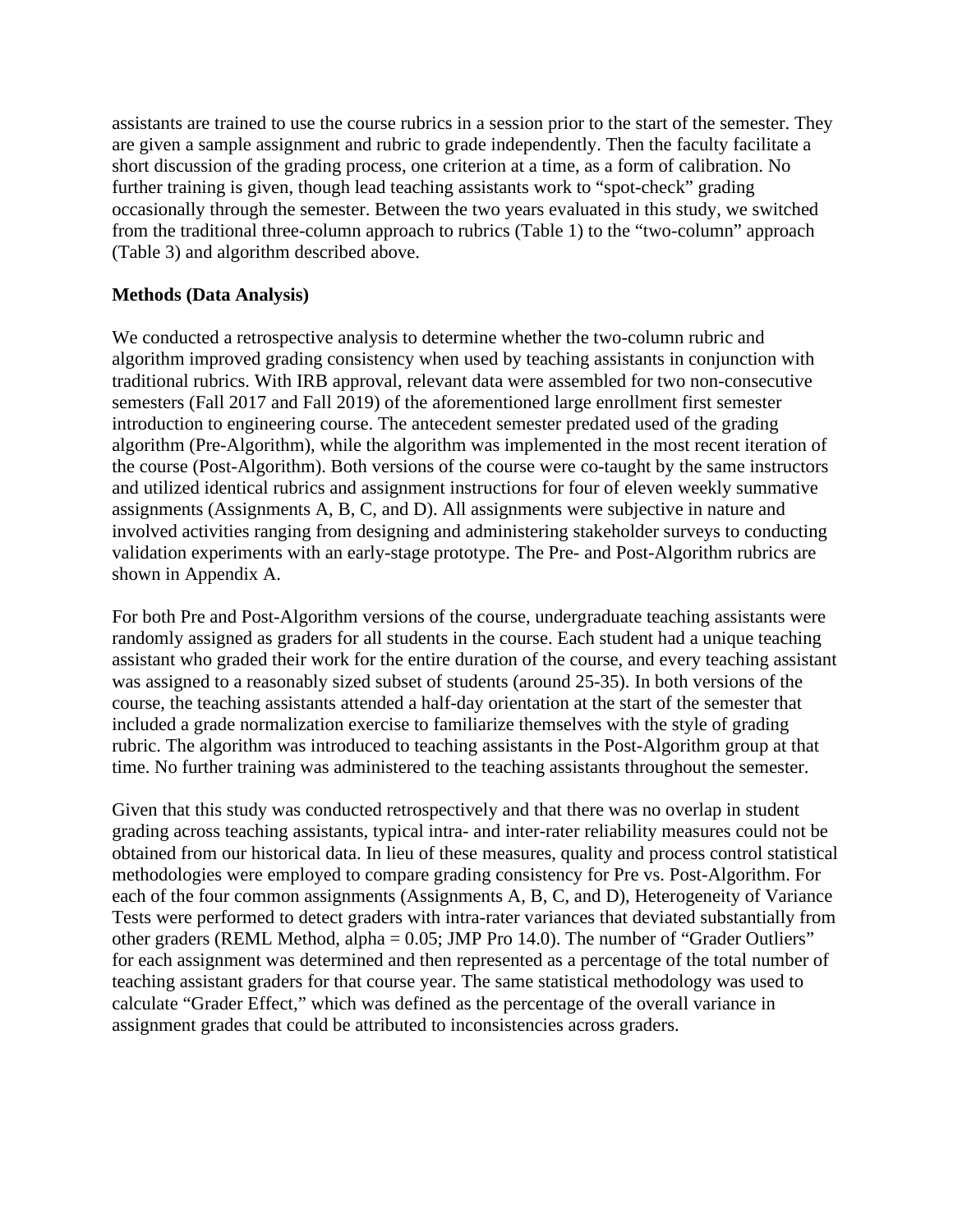### **Results and Discussion**

The complete retrospective data set included 577 students and 23 teaching assistants in the Pre-Algorithm year and 698 students and 32 teaching assistants in the Post-Algorithm year. Results are presented in Table 4. Student assignment scores for both years were similarly distributed and were relatively high scoring and tightly clustered (>90% median score with 10-20% IQR; see Table 4).

**Table 4**: Results of Heterogeneity of Variance Tests to compare consistency of grading Pre- and Post-Algorithm. Grader Outliers represents the percentage of all graders in a given course year who demonstrated variance in assignment grading that substantially deviated from other graders. Grader Effect is the total sample variance that can be attributed to inconsistencies across graders.

|                 | <b>Student Scores: Median</b><br>(IQR) |                           | <b>Grader Outliers</b>   |                           | <b>Grader Effect</b>     |                           |
|-----------------|----------------------------------------|---------------------------|--------------------------|---------------------------|--------------------------|---------------------------|
| Assign-<br>ment | Pre-<br><b>Algorithm</b>               | Post-<br><b>Algorithm</b> | Pre-<br><b>Algorithm</b> | Post-<br><b>Algorithm</b> | Pre-<br><b>Algorithm</b> | Post-<br><b>Algorithm</b> |
| A               | 94% (13%)                              | 94% (9%)                  | 26.1%                    | 3.1%                      | 30.2%                    | 17.4%                     |
| B               | 95% (12%)                              | 95% (10%)                 | 13.0%                    | 9.4%                      | 14.2%                    | 17.5%                     |
| $\mathcal{C}$   | 91% (16%)                              | 97% (10%)                 | 4.3%                     | 6.3%                      | 12.1%                    | 11.9%                     |
| D               | 90% (18%)                              | 96% (14%)                 | 17.4%                    | 9.4%                      | 11.3%                    | 18.3%                     |

The percentage of Grade Outliers was substantially lower in three of the four assignments (Assignments A, B, and D in Table 4) for Post-Algorithm compared to Pre-Algorithm years of the course, and it was roughly equivalent for the remaining assignment (C). On average, Grader Effect accounts for about 15% of the total variance in student grades for both years of the course; however, for one assignment (Assignment A), use of the algorithm substantially reduced graderattributable variance from 30.2% to 17.4%. Grader Effect is similar for two of the remaining assignments (B and C) and slightly higher Post-Algorithm for one assignment (D).

While this particular study is unable to probe interrater reliability, smaller studies for upper-level undergraduate engineering courses have shown modest gains in this measure when comparing the two-column style to the traditional style of rubric [7]. Because of sample sizes and the sophistication of this analysis, more work is needed to measure interrater reliability via future work.

## **Conclusions and Future Work**

Rubrics are a common tool to communicate expectations and evaluate details related to student work. Traditional examples of rubrics are either a scoring guide that lists descriptions of work that meets a given standard or a more complex grid that describes different evaluation levels for every criterion associated with student work. We describe here a method that draws from the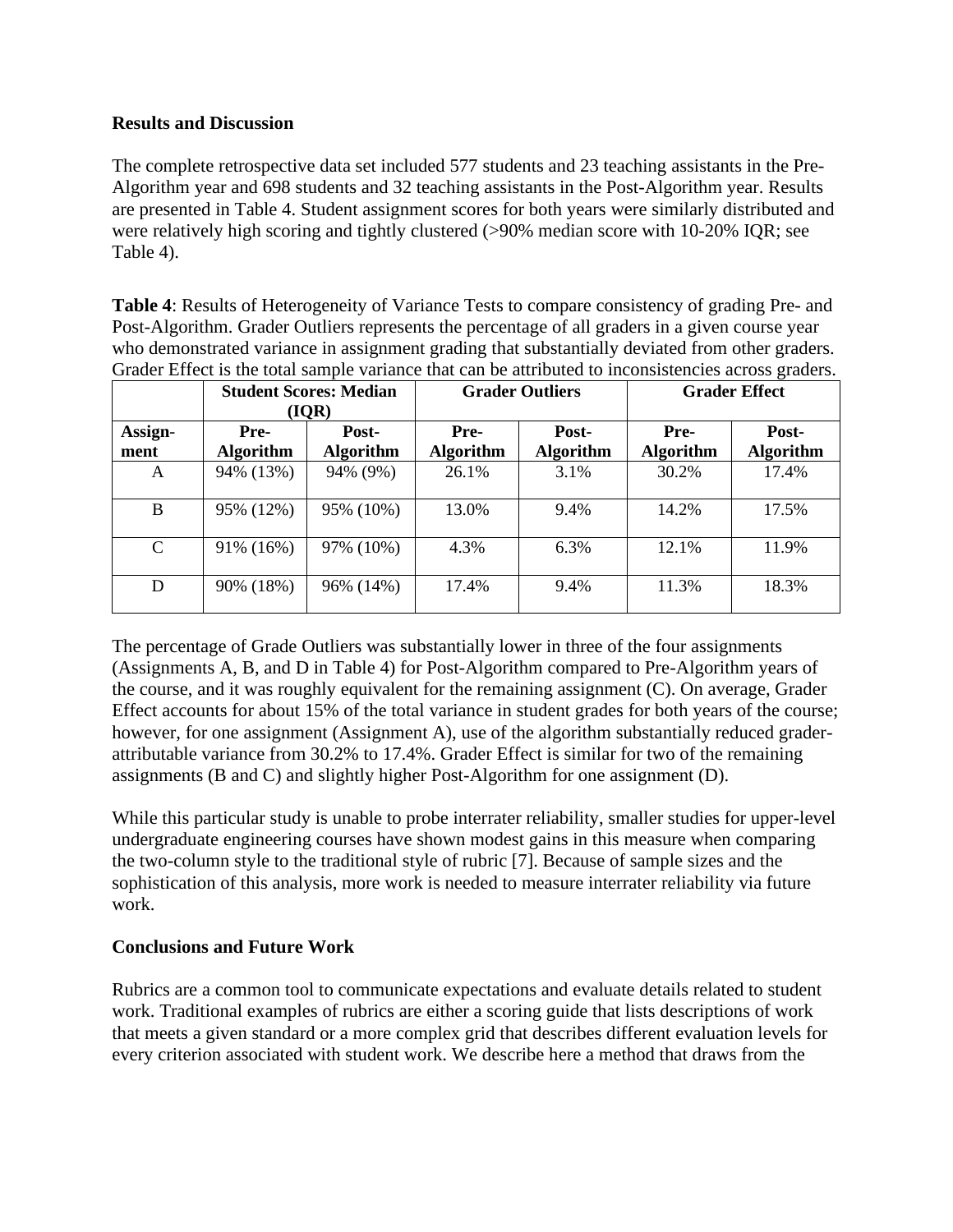strengths of both of these approaches in terms of time needed to design, but that does not increase the time needed to use for evaluation compared to either approach.

The results of our retrospective analysis suggest that the new grading algorithm improves consistency across teaching assistant graders. Applying identical rubrics and assignment instructions, we found that use of the grading algorithm minimizes the frequency of "outlier" graders who are innately more inconsistent than the norm. There is also some evidence that the algorithm reduces fraction of total variation in student grades that can be attributed to differences in grading practices across graders. These findings are especially encouraging given the setting of the study. Specifically, that it is (a) a large enrollment course, (b) involving weekly openended writing assignments, (c) that are graded by a non-trivial number of undergraduate teaching assistants, (d) who are trained on the grading rubric only once at the beginning of the semester. Any one of these course characteristics inherently works against grading consistency; thus, the results of this study are promising for further scaling of the algorithm approach. Future work by our team will involve a prospective and well-controlled intra- and inter-rater reliability analysis to definitively establish the internal validity of this grading approach.

#### **References**

- [1] D. D. Stevens and A. J. Levi, Introduction to Rubrics, Sterling, VA: Stylus, 2013.
- [2] B. E. Walvoord and W. J. Anderson, Effective Grading, San Francisco, CA: Jossey-Bass, 2010.
- [3] E. F. Barkley and C. H. Major, Learning Assessment Techniques, San Francisco: Jossey-Bass, 2016.
- [4] J. A. Newell, K. D. Dahm and H. L. Newell, "Rubric Development and Inter-Rater Reliability Issues in Assessing Learning Outcomes," in *American Society for Engineering Education Annual Conference & Exposition*, Montreal, Canada, 2002.
- [5] M. E. Henerson, L. L. Morris and C. T. Fitz-Gibbon, How to Measure Attitudes, Newbury Park, CA: SAGE Publications, 1987.
- [6] M. C. Paretti, L. D. McNair and J. A. Leydens, "Engineering Communication," in *Cambridge Handbook of Engineering Education Research*, New York, Cambridge University Press, 2014, pp. 601-632.
- [7] J. A. Enszer, "Developing Reliable Lab Rubrics Using Only Two Columns," in *American Society for Engineering Education Annual Conference & Exposition*, Tampa, FL, 2019.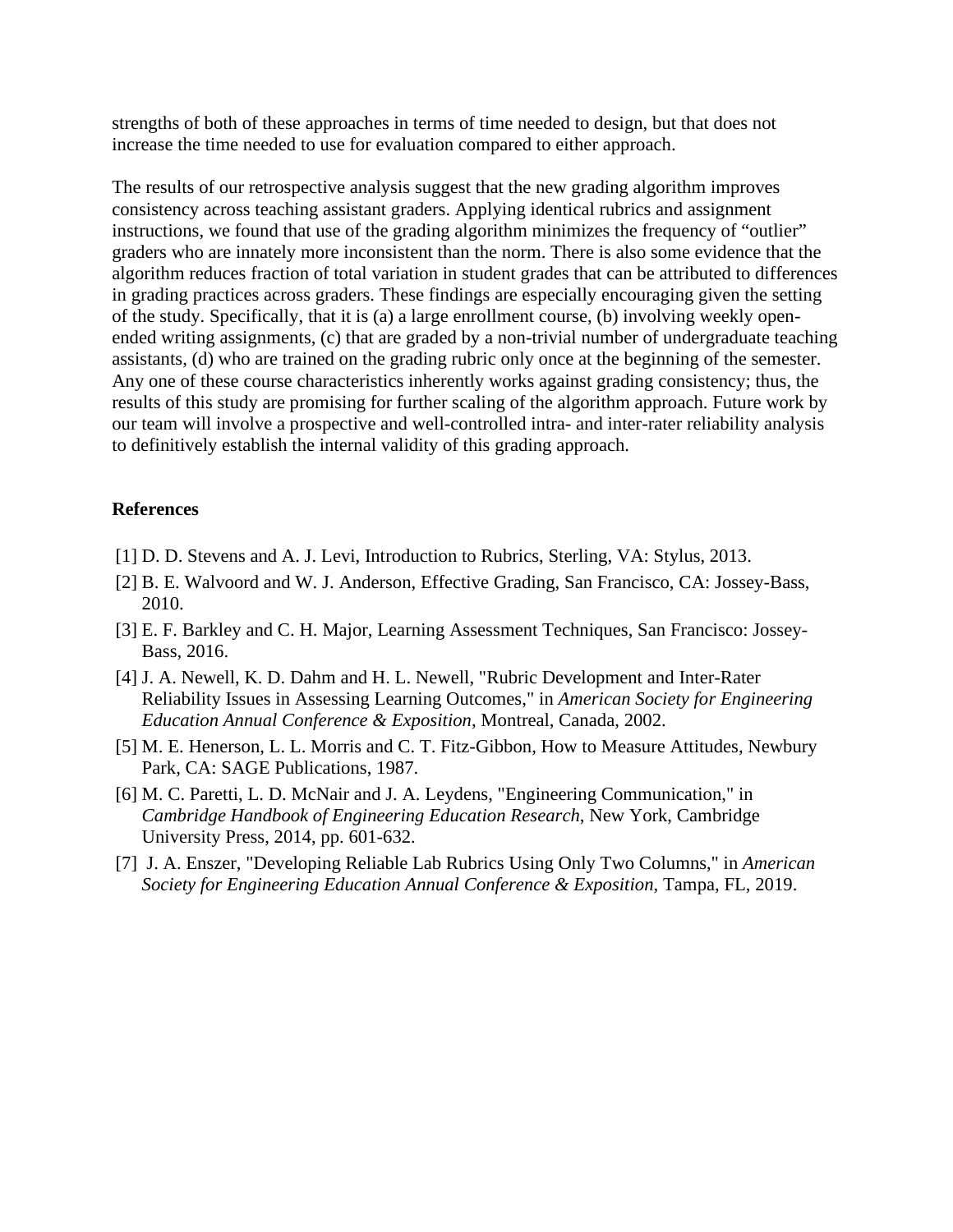## **Appendix**

Below are the rubrics associated with "Assignment A" in our retrospective analysis. Table A.1 shows a traditional rubric (Pre-Algorithm, implemented in 2017) and Table A.2 shows the modified two-column rubric (Post-Algorithm, 2019). The traditional rubric is preceded by the following text: This assignment is worth 50 points total, graded according to rubric below. "Good" receives 90-100% total points for each element; "Average" is 80-89% of points for an element; and "Poor" is 70-79%. Completely missing elements automatically receive 30% of available points. Peer evaluations will be used to calculate individual grades for all group elements.

| <b>Element</b>                  | <b>Total</b><br><b>Points</b>         | Good                                                                                                                                                                                                                               | Average                                                                                                                                                                                      | Poor                                                                                                                                                                                                   |
|---------------------------------|---------------------------------------|------------------------------------------------------------------------------------------------------------------------------------------------------------------------------------------------------------------------------------|----------------------------------------------------------------------------------------------------------------------------------------------------------------------------------------------|--------------------------------------------------------------------------------------------------------------------------------------------------------------------------------------------------------|
| 1. Survey<br>Design             | 10                                    | Meets all survey design<br>requirements: (1) logical<br>flow; $(2)$ minimal bias; $(3)$<br>$5-15$ questions; (4) one<br>open-ended question; (5)<br>two different question<br>types                                                | Meets 4/5 design<br>requirements                                                                                                                                                             | Meets 3 or fewer design<br>requirements                                                                                                                                                                |
| 2. Survey<br>Distribution       | 5                                     | Meets all survey design<br>requirements: (1) logical<br>flow; $(2)$ minimal bias; $(3)$<br>$5-15$ questions; (4) one<br>open-ended question; (5)<br>two different question<br>types                                                | Meets 4/5 design<br>requirements                                                                                                                                                             | Meets 3 or fewer design<br>requirements                                                                                                                                                                |
| 3. Data<br>Analysis             | 10                                    | Appropriate choice of<br>$\blacksquare$<br>graph type for data<br>representation<br>Use of graphs only<br>$\overline{\phantom{a}}$<br>when necessary<br>All graph components<br>are legible                                        | Inappropriate choices<br>$\blacksquare$<br>of graphs for some<br>data<br>Some unnecessary<br>$\blacksquare$<br>graphs<br>All graph components<br>$\qquad \qquad \blacksquare$<br>are legible | Inappropriate choices<br>$\blacksquare$<br>of graphs for most<br>data<br>Far too many/few<br>$\qquad \qquad \blacksquare$<br>graphs<br>Poor formatting across<br>$\overline{\phantom{0}}$<br>the board |
| 4. Reporting                    | 20(5)<br>pts/<br>section<br>$\lambda$ | As high quality as template<br>for each section:<br>Intro – Study motivation<br>Methods - Describes<br>survey instrument &<br>distribution<br>Results - Highlights key<br>findings<br>Conclusions - States<br>"story" told by data | Missing components in 1-2<br>sections. Fails to<br>consistently reference<br>figures & tables.                                                                                               | Missing components in 3-<br>4 sections. Fails to<br>reference figures & tables.                                                                                                                        |
| 5. Updated<br><b>Team Norms</b> | 5                                     | - 5 or more team norms<br>- All norms relatively<br>important<br>- Norms cover both team<br>philosophy and logistics                                                                                                               | $\overline{-5}$ or more team norms<br>- Not all norms are<br>important<br>- Norms cover either team<br>philosophy and logistics                                                              | $-$ <5 team norms<br>- Not all norms are<br>important<br>- Norms cover neither eam<br>philosophy nor logistics                                                                                         |

Table A.1. The rubric used to evaluate student work when adopting a set of three standard levels for each criterion.